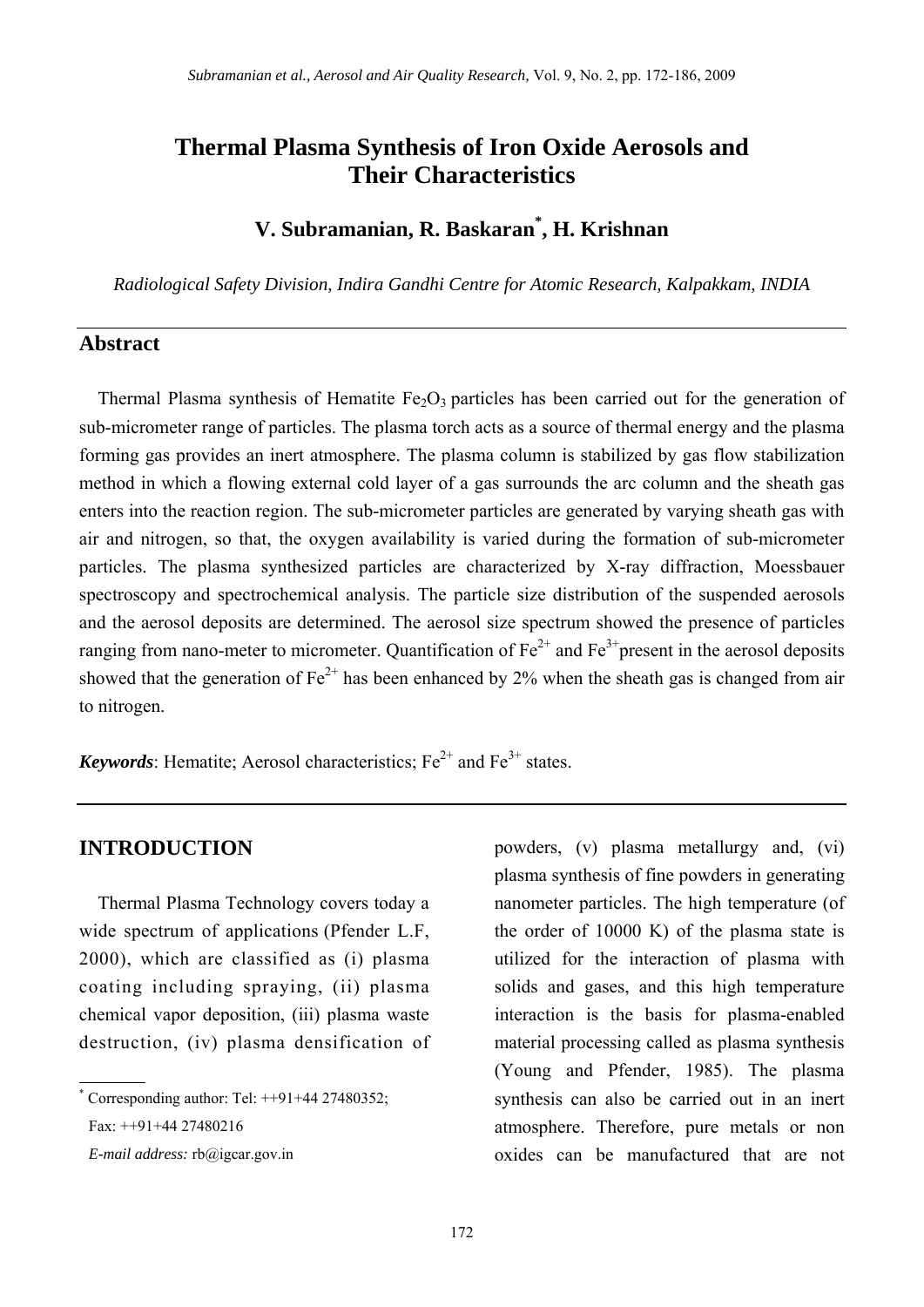available from other processes like flame synthesis. The fine particles are formed by plasma synthesis (Friedlander, 1998) by gasto-particle conversion. Condensable molecules produced by this processes, self-nucleate to form particles.

Plasma synthesis is carried out using a Plasma Torch. The high temperatures together with the high reactivity due to the presence of free ions and radicals make the plasma a powerful medium to promote high heat transfer rates and chemical reaction. The materials introduced into the flame are melted and evaporated while plasma forming gas provides an inert atmosphere and helps to prevent undesirable reactions. The advantages of plasma torch in material processing (Sreekumar *et al.*, 2000; Venkataramani, 2002) include (i) high enthalpy to enhance the kinetics of the reaction, (ii) steep temperature gradient that enables rapid quenching and, (iii) the clean reaction atmosphere or varying the reaction atmosphere. These processes in tandem can produce a number of effects in material processing to produce high purity materials of ultra-fine powders (Einer Kruis *et al.*, 1998). In general, nitrogen or hydrogen is used as a plasma generating gas, since the energy content of nitrogen and hydrogen is higher than that of argon or helium, due to its diatomic nature. But, in order to have an inert atmosphere in the reaction environment, argon is usually preferred. Reactive gases like hydrogen, oxygen (air), chlorine and nitrogen can be used to impart reducing, oxidizing, chloriding or nitriding effects in the material processing. In the present experiment, reaction

atmosphere is varied by changing the sheath gas used for the plasma torch as air and nitrogen so that oxygen availability is varied, and nano to submircometer range of particles are generated. By considering the multiple usage of iron-oxide powder in various industries (Bate, 1980; Matijevic *et al*., 1986) plasma synthesis of iron oxide powder is carried out.

Production of Iron oxide particles have been reported by the methods like (a) electrochemical synthesis, (b) laser pyrolysis, (c) wet chemical methods, (d) co-precipitation, (e) joule heating or exploding wire techniques and, (f) flame synthesis. In chemical preparative methods, the various parameters like pH, oxidative radicals, electro-chemical potential, Fe/lauric acid ratio etc. is critical in controlling the purity and morphology of iron oxide particles. The flame synthesis offers temperature upto 2000 K, which would results in improper melting of entire precursor powders within the short transit time, but this technique is widely used to produce carbon black, titanium dioxide and fume silica. The joule heating and exploding wire techniques are employed only in the case bulk materials to be used as a precursors and it is difficult to regulate the current density and other reactive environment. In plasma synthesis, plasma flame operates at temperature in excess of 10000K, which results in extremely fast chemical reaction and the products are volatile. The rapid cooling of reaction products leads to supersaturating and homogeneous nucleation.

Plasma synthesis of Iron oxide particles is reported by Balasubramanian *et al.* (2004) and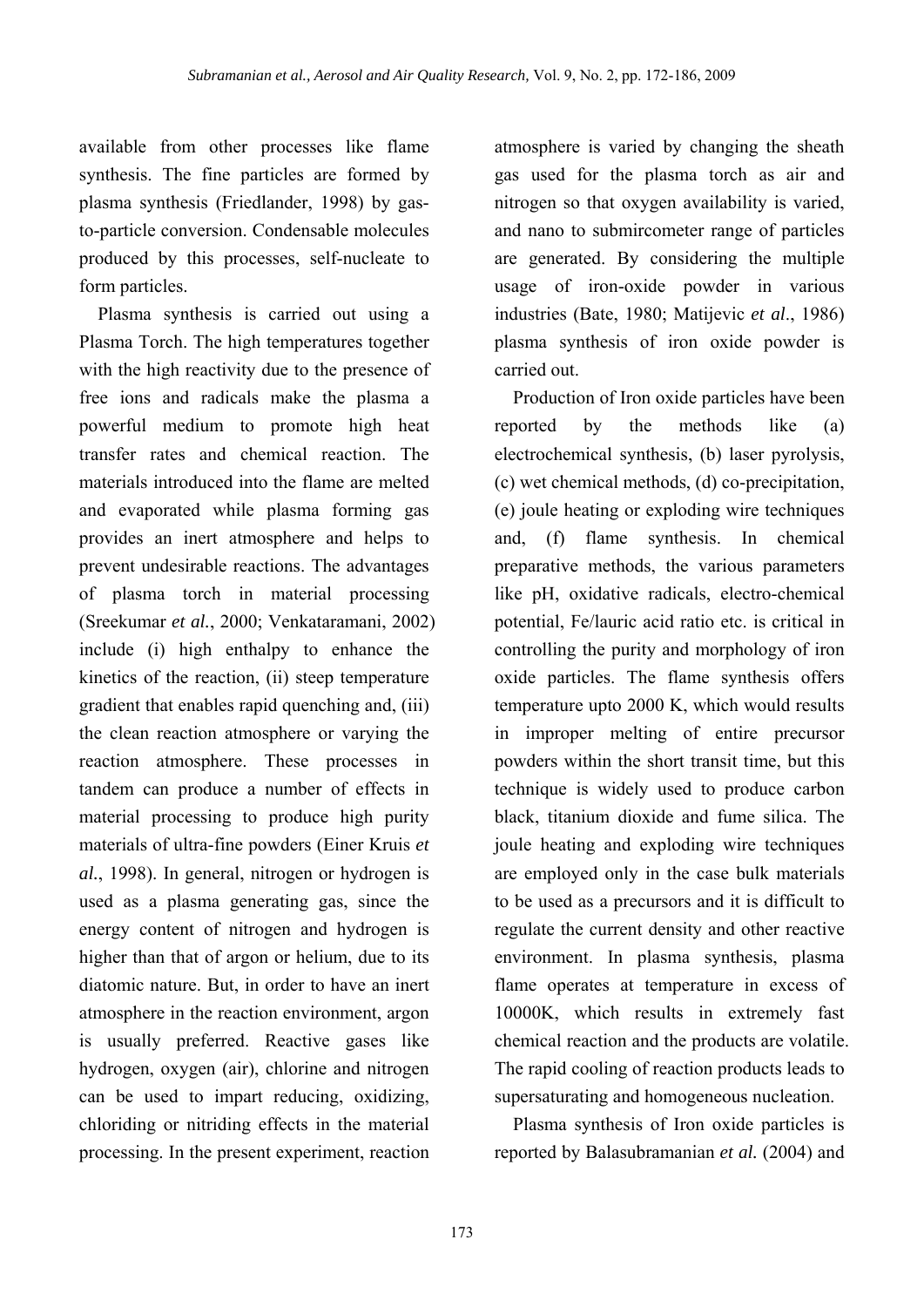Banerji *et al.* (2006) using atmospheric transferred arc thermal plasma torch. Balasubramanian *et al*. in his studies, generated gamma  $Fe<sub>3</sub>O<sub>4</sub>$  particles from the block of iron. By increasing arc current of the plasma, the author was able to increase the oxidation rate and generated gamma  $Fe<sub>3</sub>O<sub>4</sub>$ particles. Banerjee *et al*. in his studies, enhanced the oxygen availability to 25% so as to increase the oxidation process to get gamma  $Fe<sub>2</sub>O<sub>3</sub>$  particles. From these studies it is understood that the primary nucleation of Iron in the presence of Oxygen decides the formation of  $Fe<sub>2</sub>O<sub>3</sub>$  or  $Fe<sub>3</sub>O<sub>4</sub>$  particles. In our studies, the plasma synthesis of  $Fe<sub>2</sub>O<sub>3</sub>$ particles is carried out in two different conditions i.e. (i) by keeping plasma generating gas as Nitrogen and the sheath gas as Air (sample S1) and (ii) by keeping plasma generating gas and the sheath gas as Nitrogen (sample S2), so as to vary the availability of oxygen while nucleation, and the fine particles are generated. The aerosol deposits generated by the above two methods were analyzed for the quantitative estimation of  $Fe^{2+}$  and  $Fe^{3+}$  by using spectrochemical analysis and verified using XRD and Moessbauer Spectroscopic methods. Besides, the suspended aerosols are characterized using various diagnostic equipments. All the results are reported in this paper.

## **EXPERIMENTAL**

#### *Aerosol Test Facility (ATF)*

ATF (Baskaran *et al*., 2004; Baskaran *et al*., 2006) mainly consists of an aerosol chamber

of volume one cubic meter, a plasma torch for the production of aerosols of fission products and fuel equivalent materials, a sodium combustion cell for the production of sodium aerosols (not been used for this experiments), aerosol measurement apparatus Mastersizer (Model: Mastersizer-S, M/s Malvern, UK), Low Pressure Impactor (LPI) (M/s Andersen Inc., USA), Aerosol Spectrometer with dilutor (Model 1.108 and Model 1.159 M/s Grimm Aerosoltech, GmbH, Germany), Filter paper sampler, humidity controller, auxiliary systems (water cooling, air flow, gas flow, pneumatic control, vacuum, material handling systems) and on-line data acquisition system for temperature, pressure and relative humidity (RH) during experiments. Aerosol measurement apparatus are connected to the chamber with the help of nozzles, which provide isokinetic sampling (William C. Hinds, 1982).An integrated view of aerosol chamber, the sodium combustion cell, and aerosol measurement apparatus is presented in Fig.1. The synthesis of iron oxide is carried out using the thermal plasma torch of the ATF.

### *Plasma Torch*

The plasma torch is operated in nontransferred arc mode and it operates in atmospheric pressure. It has a rod type cathode, made of tungsten of 6 mm diameter with 1-2% of thoria for better thermionic emission (Baskaran *et al.*, 2004). The anode is made of copper, in the form of divergent nozzle with a conical shape, having 17 mm inner diameter and 75 mm outer diameter. Both the anode and cathode are water cooled and immersed in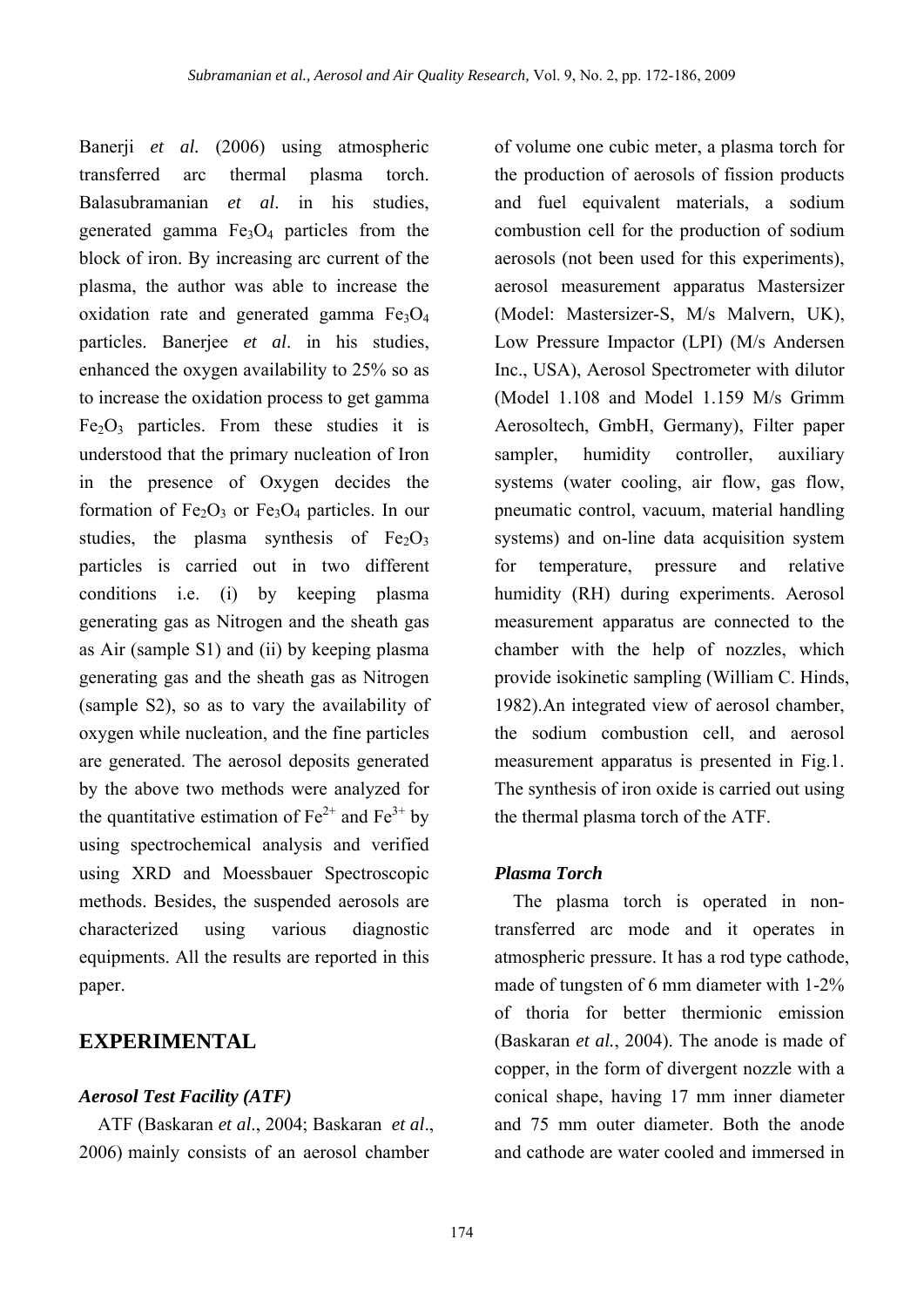

**Fig. 1.** A schematic of the ATF showing aerosol chamber, Plasma Torch and other aerosol diagnostic equipments.

an axial magnetic field for the stabilization of the arc. Magnetic coil is wound on nylon bobbin using 0.5 mm enameled copper wire of 450 turns. Typical current passed through is around 2 A. The magnetic field is produced parallel to both anode and cathode axis. The over all dimension of the torch is 82 mm. Nitrogen is used as plasma generating gas. The sheath gas used in plasma torch is either Nitrogen or Air. The plasma torch power supply consists of four different circuits namely, (1) High Voltage and High frequency generator (3kV-3MHz), (2) Magnetic coil supply (3) Three phase rectifiers and, (4) 12V DC supply for relays operation. Fig. 2 shows the schematic diagram of the torch and its accessories.

The arc is initiated between the cathode and auxiliary anode using a high voltage high frequency source and then transferred to copper anode. The arc route at the anode side was rotated by applying magnetic field. The plasma gas flow rate and the electric power to the torch are carefully metered to sustain the flow of arc. A typical arc is stabilized at a power of 20 kW with 50 Lpm gas flow rate for both plasma generating gas and sheath gas. Fig. 3 shows the photograph of the arc at a power of 20 kW. The typical arc length is about 450 mm.

Aerosol feed material is injected in to the plasma torch either by a powder feeder (M/s Metallizing Equipments, Model PF700, India) or by a wire feeder. The powder feeder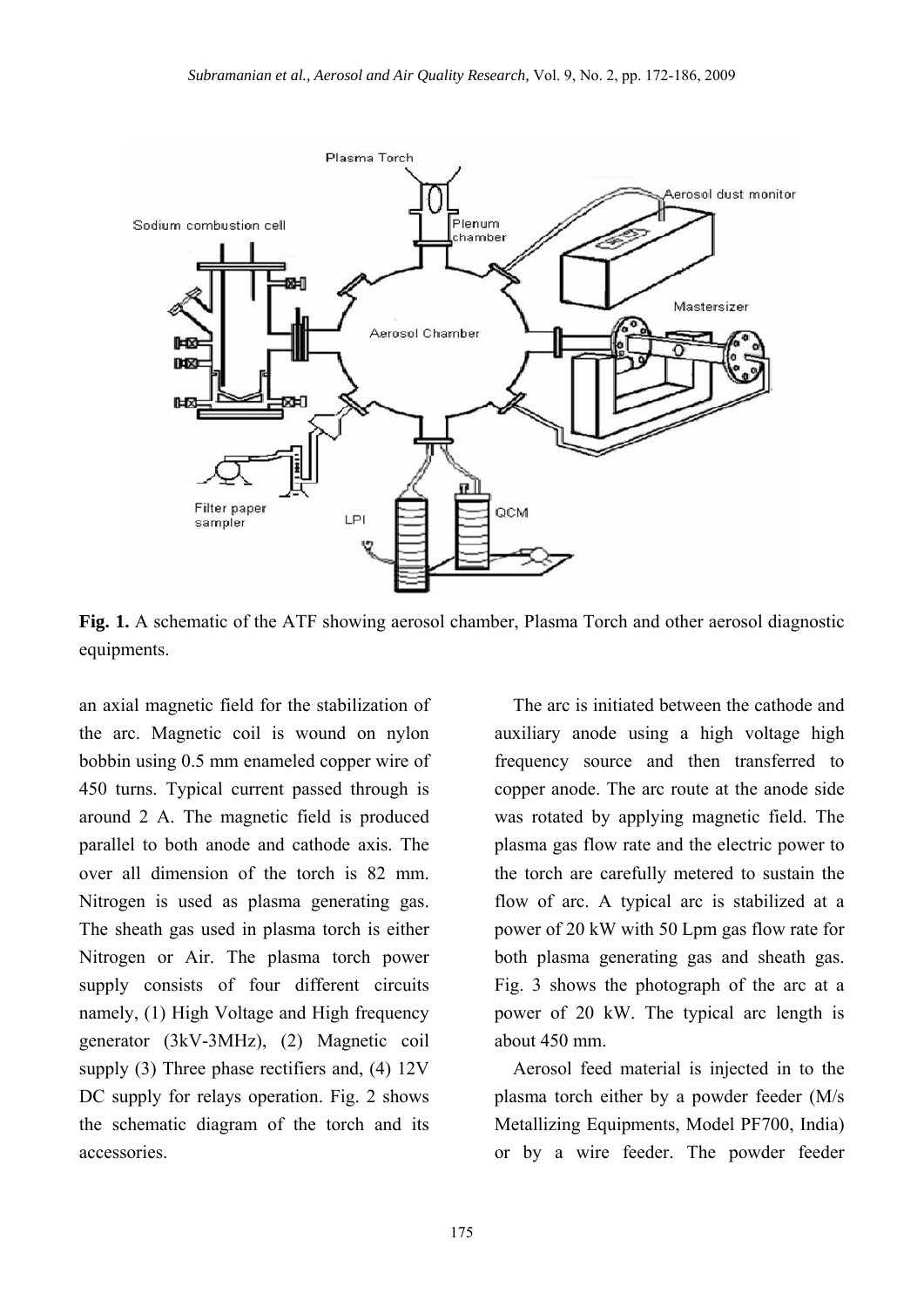

**Fig. 2.** A schematic diagram of the Plasma Torch and its accessories.



**Fig. 3.** A typical plasma arc photographed at the power 20 kW.

consists of a pressurized canister where the powder is kept and a slotted metal disc mounted off-centre with respect to canister. A given volume of powder fits into each slot of the disc and as disc rotates past the exit port; the carrier gas (Argon) passes through the disc carry the powder into the spray gun. The wire

feeder has a stepper motor driving system, where the wire or a tube of 6 mm diameter, can be fed into the flame at the required rate. The mass flow of feed material  $Fe<sub>2</sub>O<sub>3</sub>$  (Make: M/s Ranbaxy Chemicals, India) (primary particle size 40 μm) is calibrated as a function of carrier gas (Argon) flow rates and the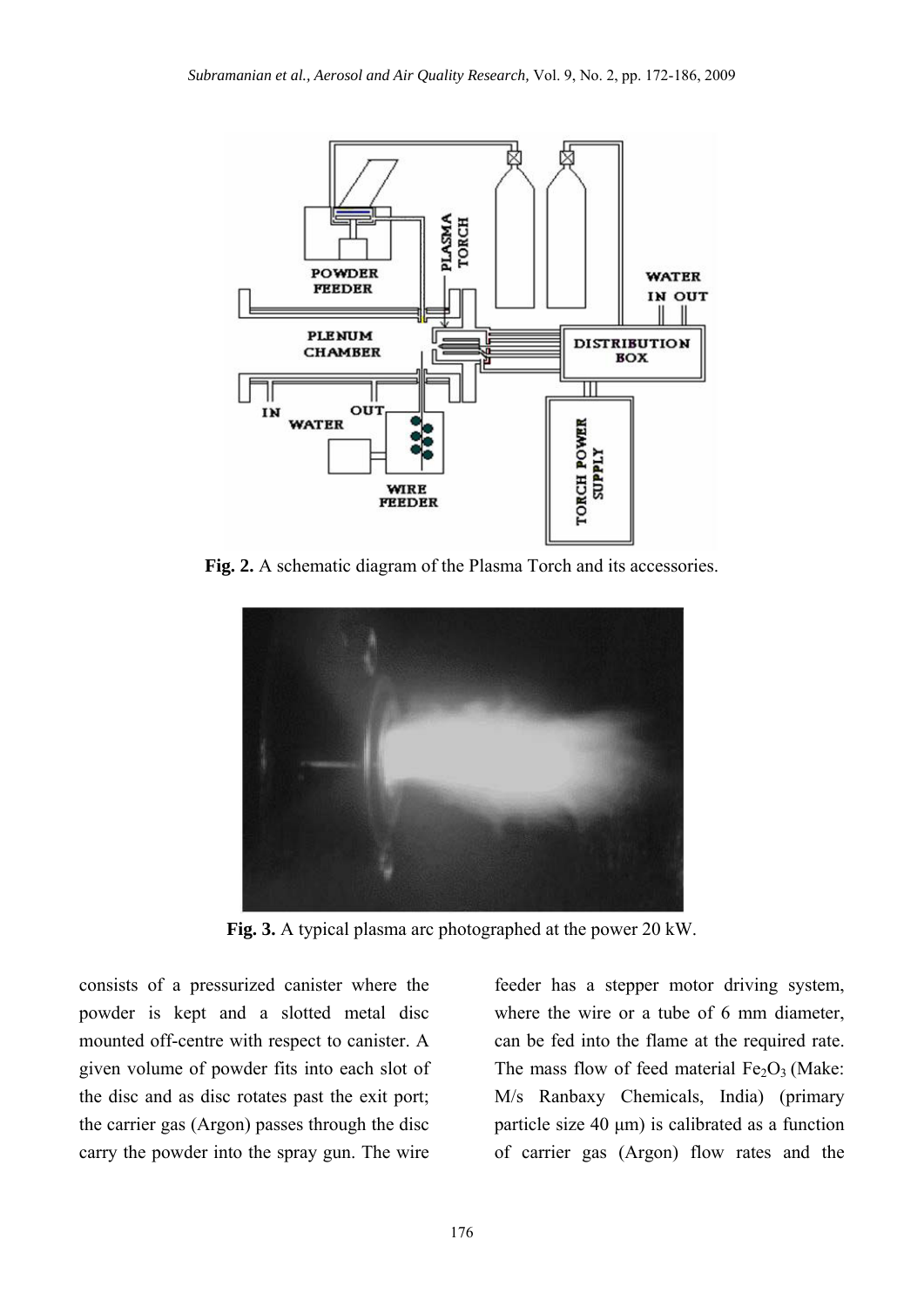results are presented in the Fig 4. In order to achieve maximum efficiency in producing aerosols, the rate of powder injection has to be adjusted in tune with plasma gas flow rate. The carrier gas velocity (i.e the momentum imparted to the particles), the position of the powder injection nozzle (in our torch it is perpendicular to the plasma axis) and the Aspect ratio (Willike and Barib, 1993) (A) (A  $= L/D_i$ ;  $L = 10$  cm the distance between nozzle exit to the plasma axis and  $D_i = 0.8$  cm diameter of powder jet nozzle) are important to get higher dwell time of the particles in the flame for the proper melting and evaporation of the materials (Solonenko, 2000). For the material in question, the velocity of the particles at the exit nozzle is found to be  $\sim$  14 m/s (carrier gas flow rate 40 Lpm) for which the stopping distance (Hinds, 1982; Willike and Barib, 1993) is calculated to be  $\sim$ 36 cm. The powder is not dispersed at the exit nozzle but it flows as a stream of particles (stopping distance  $>$  L). As the exit nozzle is located perpendicular to the plasma axis on top of the anode, the material was found penetrating the

plasma flame. As the plasma flow is strong enough, the major portion of the particles are carried away by the plasma flame (450 mm) and exit after the flame area.

## **RESULTS AND DISCUSSIONS**

## *On-line Aerosol Characteristics*

As plasma interaction is a high temperature interaction (of the order of 10000 K) followed by rapid quenching, the injected particles undergo phase changes, as well as there exist a possibility of structural changes in the compound (Gerdeman and Hecht, 1982). The torch was operated at 20 kW.

The primary particles were injected into the flame at the rate of 1 g/min. Aerosol sampling was carried out using Aerosol spectrometer, and 14 stage LPI (10 minutes sampling at a flow rate of 2.8 Lpm) connected to one of the diagnostic port of the aerosol chamber. The aerosol chamber was kept at the ambient atmosphere with RH at 65%. The on-line characteristics were carried out for the sample S1.



**Fig. 4.** Mass flow of feed material as a function of carrier gas flow.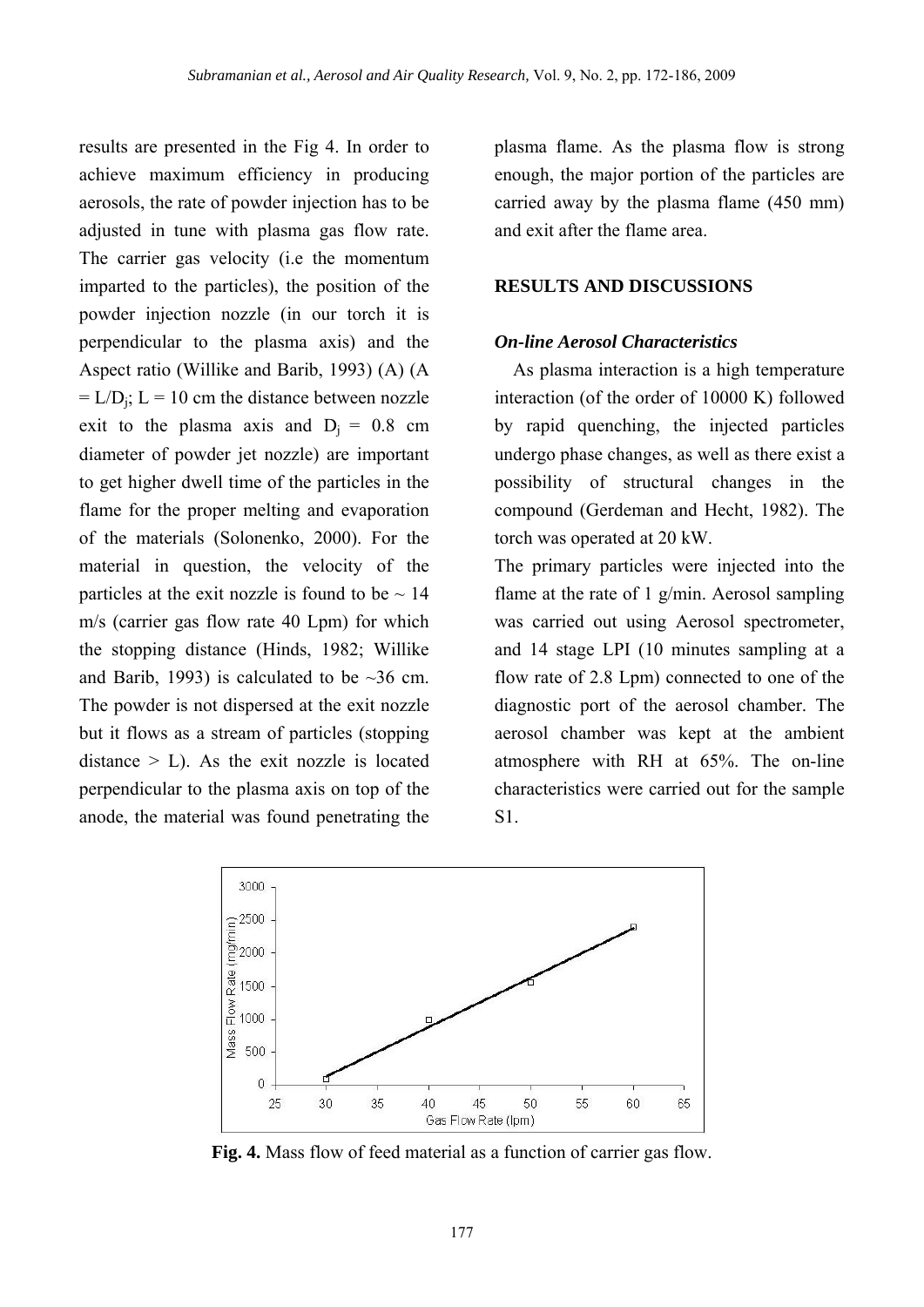The mass-size distributions measured by using LPI at various time delay (0, 60, 120 and 180 minutes) are shown in Fig. 5. The initial mass-size distribution is multimodal having open ended size range of particles below 0.1  $\mu$ m and above 8.0  $\mu$ m. It is observed from Fig.  $5(a)$ - $5(d)$ , the particle size distribution found to vary with time due to coagulation and gravitational settling. It is to be noted from Fig.  $5(a)$  that, the large quantity of mass is associated with small size range  $(0.09 \text{ nm} = \text{geometric mid point of the last})$ two stages of LPI) of particles indicating the

presence of large number of smaller size particles. It is further noticed that, from the LPI data of the Fig.  $5(a)$ , the aerosol mass collected on the filter stage  $(6.8 \text{ nm})$ , is nearly 41.2% of the total mass. Gravitational coagulation is the dominating mechanism for the change of particle size distribution from Fig.  $5(a)-5(d)$ . The collision frequency between smaller and larger particles is very high which results in the reduction of tail in the lower size range in the distribution. The overall reduction of suspended mass fraction from Fig.  $5(a)-5(d)$  is due to the gravitational



**Fig. 5.** Mass-Size distribution of suspended aerosol measured using LPI at various time.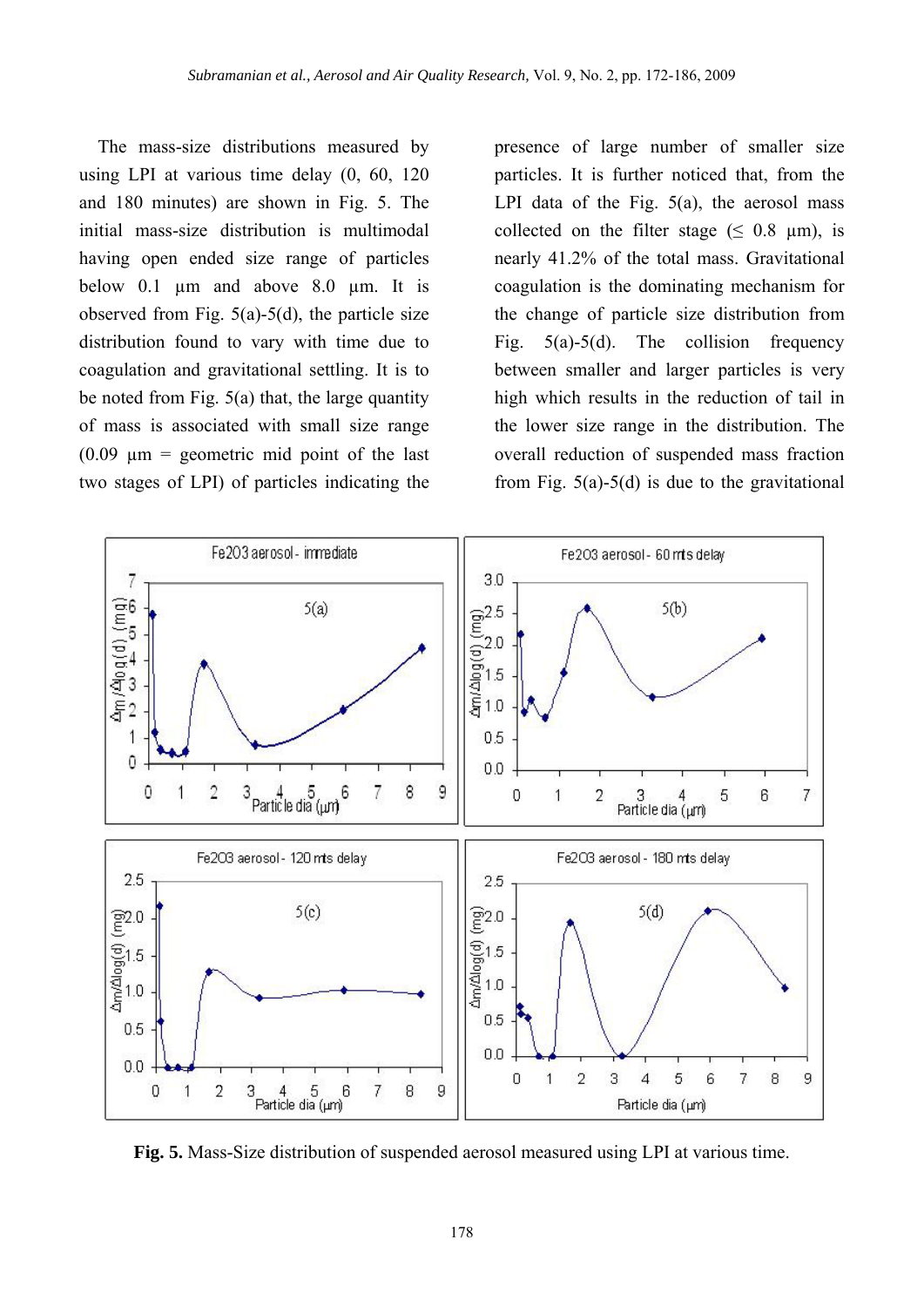settling of the coagulated larger particles. The presence of mode at different values (particle diameter) indicates the presence of various sized particles remain suspended at the time of sampling. However, it is also observed in all the figures that the submicron particles remain suspended even for longer time.

The aerosol spectrometer was operated in a sequential mode such that count-size distribution was measured every minute and stored. Fig. 6(a) shows the initial count-size distribution of aerosols measured during the first minute of injection of aerosols into the chamber and Fig. 6(b) shows the variation in number percentage of particles from first minute to fourth minute. It is observed from Fig. 6(a) that, as the peak value is heading towards the lower size ranges below 0.3 µm



**Fig. 6.** (a) Count-size distribution of the particles measured during the first minute of the sampling, (b) Number % of particles Vs size for the duration 1-4 minutes.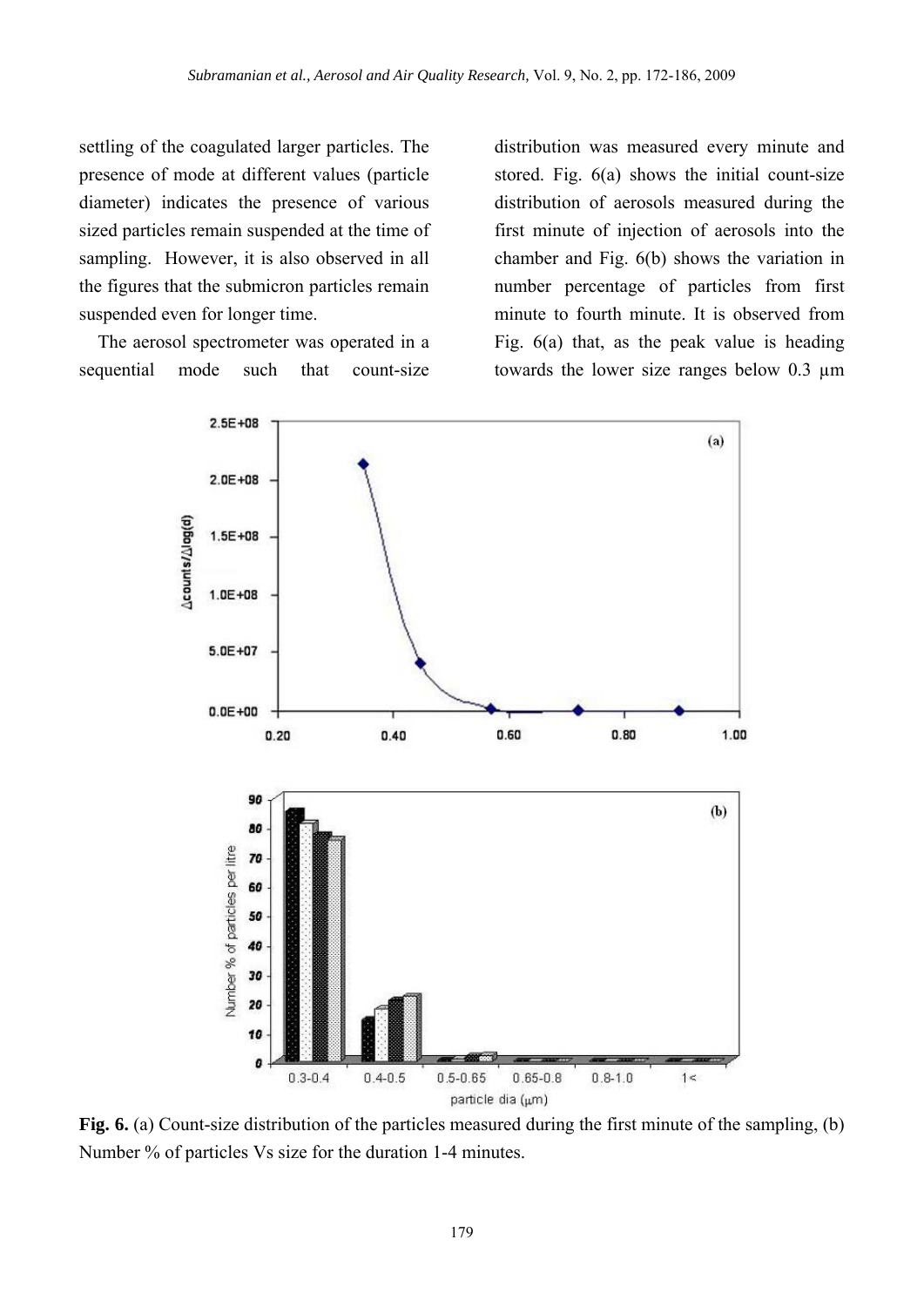(measurement limit of spectrometer) indicating the presence of large number of particles below 0.3 um during the first minute of generation. It is noticed from Fig. 6(b) that, the particle size distribution found to vary with time due to coagulation. The analysis of aerosols size spectrum shows that the submicrometer to nano-size range of particles have been generated using the plasma torch.

## *Off-line Analysis of Aerosol Deposits*

### *Analysis by Using Mastersizer*

The particle deposits (sample S1) on the floor of the chamber was collected and analyzed in Mastersizer for the size spectrum. The Mastersizer operates in ensemble diffraction principle. The particles to be analyzed were made to disperse in a liquid medium (for iron oxide particles the dispersant is de-mineralized water) and made to intercept an optical path. The forward scattered

intensity was recorded and the size spectrum was derived. The size spectrum of the particles deposited on the floor of the sample and primary particles are shown in Fig. 7. It is observed from the figure that the plasma synthesized particle spectrum is from 44 nm (lowest detection limit of the instrument) to 10µm. The median value of the primary particle spectrum is about 40 um with standard deviation  $= 0.7$ .

## *SEM Analysis*

The Scanning Electron Micrograph of the deposited particle for the sample S1 is shown in Fig. 8. It is observed that, there exist nearly spherical particle of about 2  $\mu$ m, very fine individual particles in the sub-micrometer range and cluster aggregates. It is confirmed that the particle size distribution is wide as seen by the Mastersizer (Fig. 7).



**Fig. 7.** Volume-size distribution of aerosol deposits on the floor measured using Mastersizer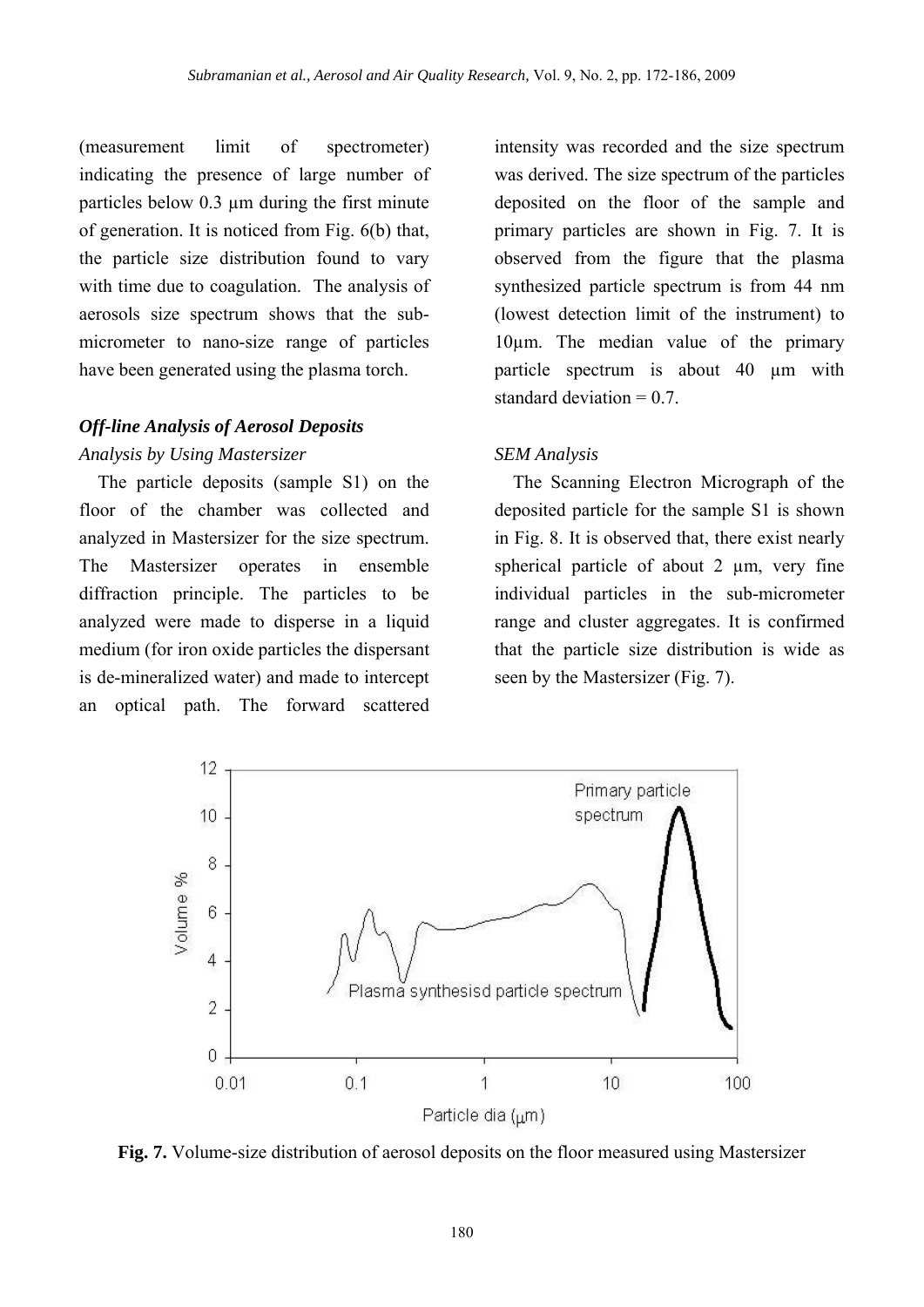

**Fig. 8.** Scanning Electron Micrograph of the sample S1.

The XRD pattern of the samples S1 and S2 are shown in Fig.  $9(a)$  and Fig.  $9(b)$ respectively. In both the patterns, it is observed that there is a presence of (i)  $α$ -Fe<sub>2</sub>O<sub>3</sub> (rhombohedran), (ii)  $\gamma$ - Fe<sub>2</sub>O<sub>3</sub> (Cubic) and, (iii) Cubic  $Fe<sub>3</sub>O<sub>4</sub>$ . The diffraction peak corresponds to FeO is not observed in the XRD pattern. In the plasma flame Hematite  $Fe<sub>2</sub>O<sub>3</sub>$  is melted and evaporated. During the vapour to particle conversion phase, it forms combination of oxides of Iron in other phases (say Meghemite)and the diffusion of  $Fe<sup>2+</sup>$  ion into the Maghemite structure resulting the formation of Cubic  $Fe<sub>3</sub>O<sub>4</sub>$  (Magnetite) structure (Sung and Chung, 2006). Since it is difficult to quantify the composition of the aerosol deposits with respect to  $Fe<sub>2</sub>O<sub>3</sub>$  and  $Fe<sub>3</sub>O<sub>4</sub>$ , using their relative intensity peaks vs. d space, in the XRD studies, the same particle deposits are analyzed using Moessbauer Spectroscopy and subjected to spectrochemical analysis.

## *XRD Analysis Moessbauer Spectroscopic Analysis*

The Moessbauer spectrometer (M/s Wissel Instruments, Germany) is working in constant acceleration with transmission mode.  ${}^{57}Co$  is used as a source, and velocity transducer is calibrated using by  $\alpha$ -Fe (b.c.c) at room temperature. The measurement was carried out in room temperature. Fig. 10(a) and Fig. 10(b) are the Moessbauer spectrum (Greenwork N.N. and Gibb T.C, 1971) of the particle deposits, for the samples S1 and S2 respectively. The Moessbauer spectrum data is given in Table 1. It is observed from the Figures, there are three subspectra corresponding to two sextets indicating structurally different iron states, and one doublet. Two iron atoms are in magnetic environment and one in a paramagnetic environment. The sub spectrum 1 indicates the contribution by  $Fe^{3+}$  (tetrahedral). The sub spectrum 2 indicates the composition of  $Fe^{2+}$ and  $Fe^{3+}$  (octahedral) i.e. average of  $Fe^{2+}$  and  $Fe<sup>3+</sup>$  (because of hopping). It is observed from the Table 1, that the isomer shifts for the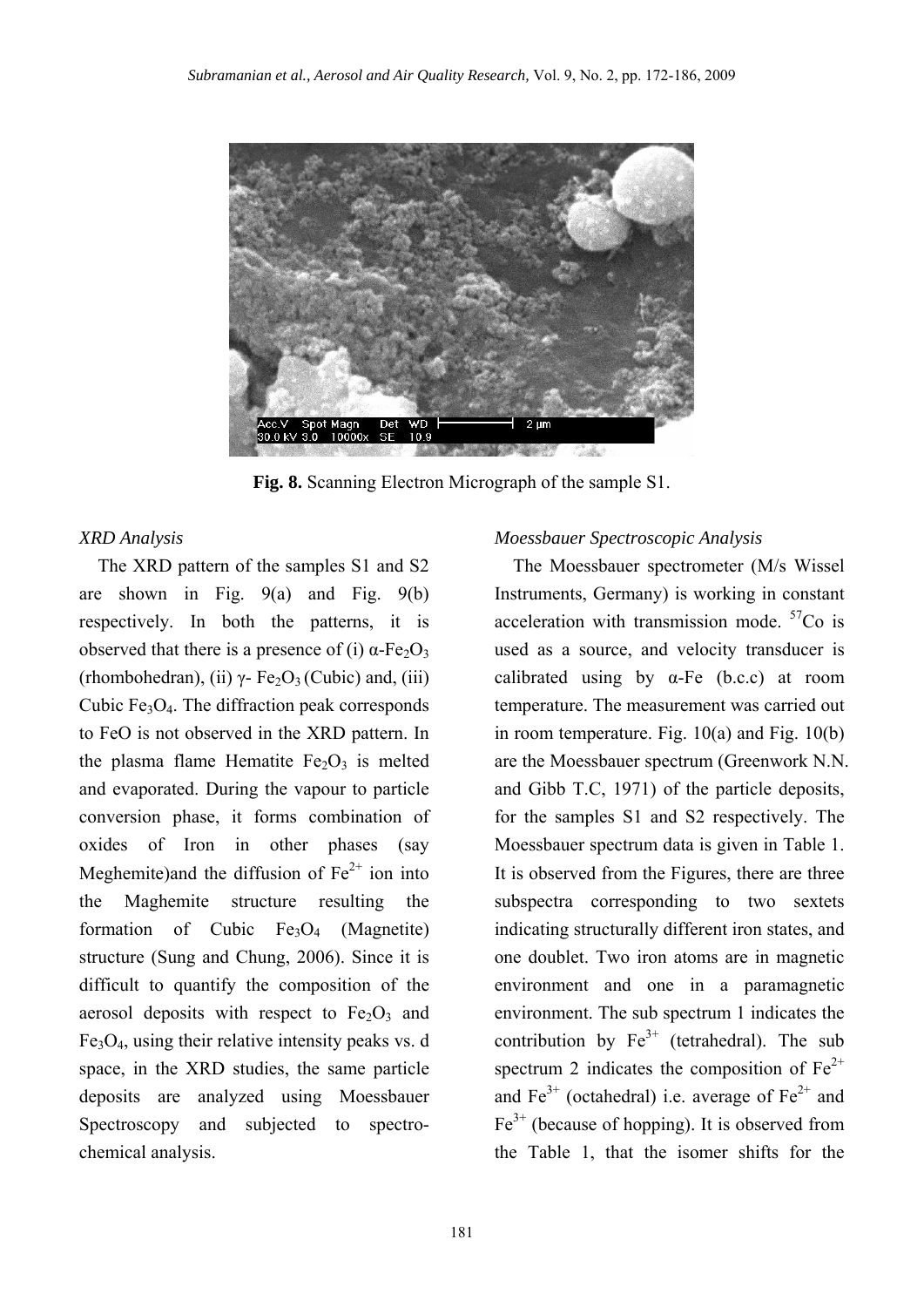Sample S1 and Sample S2 at 0.65 mm/s and 0.85 mm/s respectively. The isomer shift and hyperfine value suggest that the phase is magnetite phase. The higher isomer shift for S2 indicates presence of more  $Fe<sup>2+</sup>$  in the particles deposited under nitrogen atmosphere.

The single double-let observed in sub spectrum 3 indicates the presence of single domain particles (in the range of 10 nm). This is due to the collapse of hyperfine field caused by the faster relaxation rate than the Moessbauer life time (99.6 ns) by the particles





**Fig. 9.** XRD pattern of the aerosol deposits collected from the floor of the chamber (a) Sample S1 and (b) Sample S2.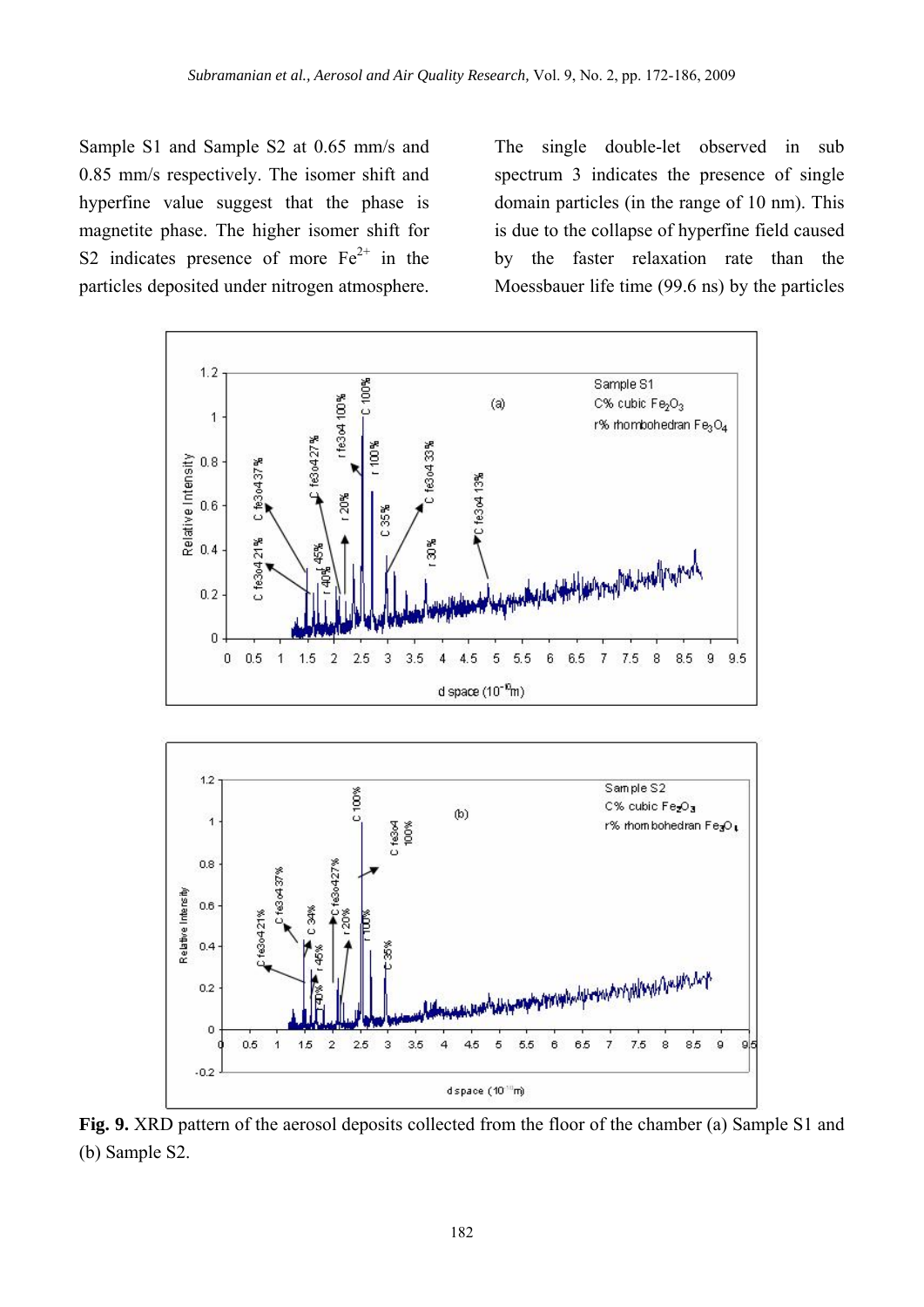



**Fig. 10.** Mossbauer Spectroscopic spectrum of the aerosol deposits collected from the floor (a) Sample S1; (b) Sample S2.

| Sample         |              | Isomershift<br>$\text{(mm/s)}$ | Hyperfine field<br>(Tesla) | Quadrupole<br>splitting $(mm/s)$ | <b>FWHM</b><br>(mm/s) | Relative<br>percentage |
|----------------|--------------|--------------------------------|----------------------------|----------------------------------|-----------------------|------------------------|
| S <sub>1</sub> | Sub specta 1 | 0.32                           | 49.87                      | $-0.02$                          | 0.62                  | 54.5                   |
|                | Sub specta 2 | 0.65                           | 45.99                      | $-0.03$                          | 0.41                  | 24.3                   |
|                | Sub specta 3 | 0.41                           | Ξ.                         | 0.71                             | 0.69                  | 21.2                   |
| S <sub>2</sub> | Sub specta 1 | 0.22                           | 49.78                      | $-0.17$                          | 0.62                  | 55.8                   |
|                | Sub specta 2 | 0.85                           | 47.78                      | 0.15                             | 0.42                  | 23.0                   |
|                | Sub specta 3 | 0.87                           | $\overline{\phantom{0}}$   | 0.68                             | 0.82                  | 21.2                   |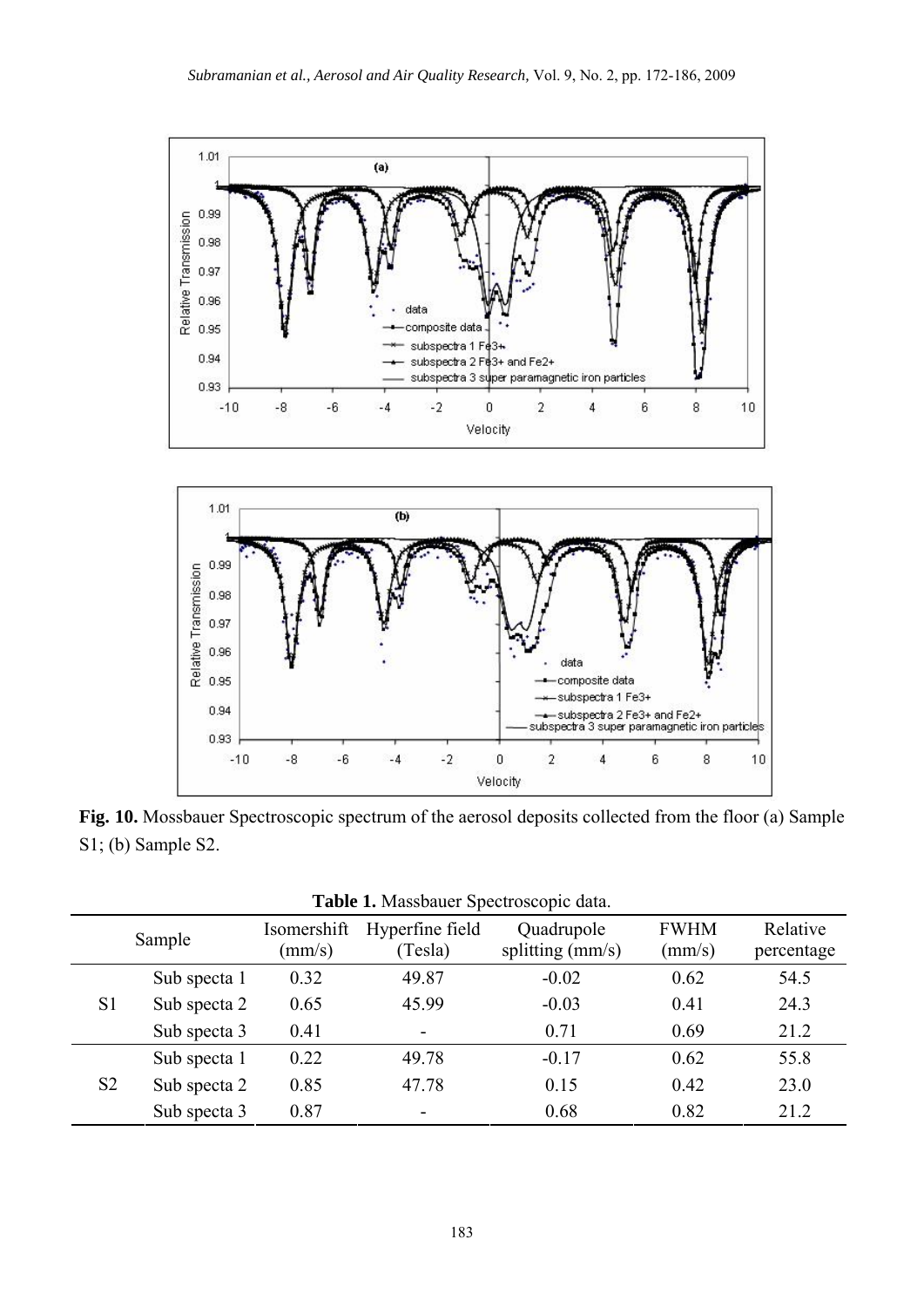## *Spectro-Chemical Analysis*

The aerosol deposits collected during the experiments were analyzed for  $Fe^{2+}$  and  $Fe^{3+}$ using a reagent kit (Spectroquant, M/s.Merck, Germany) containing complexing agent (1,10 phenanthroline, Reagent Fe-1) , pH buffer (acetic acid + sodium acetate, Reagent Fe-2) and reducing agent (ascorbic acid, Reagent Fe-3). Hitachi-330 spectrophotometer was used for measuring the absorbance. The concentration of iron could be deduced from measured absorbance using the formula given below (http://photometrymerck.de).

Concentration of iron in mg/L = Absorbance  $\times$  $(0.06/0.01)$  (1)

The performance of the reagent kit was verified using standard of  $Fe^{2+}$  and  $Fe^{3+}$ solutions. About 4g of the aerosol deposits was digested with concentrated hydrochloric acid and evaporated to dryness. The residue was dissolved in double distilled water and the solution was made up to 50 ml in a standard flask (stock solution). This solution was further diluted to 16 times and to 8 ml of the diluted solution, 1 drop of Reagent Fe-1 and 0.5 ml of Reagent Fe-2 were added and pH of the resultant solution was adjusted to 3.5-4.0 using dilute sodium hydroxide solution. After 5 minutes, the absorbance of the solution was

measured at 510 nm which corresponds to the concentration of  $Fe<sup>2+</sup>$  present in the sample. Then, in the same sample, one dose of Reagent Fe-3 was added, shaken vigorously until the reagent was completely dissolved and left for 10 minutes. The measured absorbance at 510 nm corresponds to total iron concentration  $(Fe^{2+} + Fe^{3+})$ . The measured concentrations of  $Fe^{2+}$  and  $Fe^{3+}$  are given in Table 2. It is observed from the table that, the percentage of  $Fe^{2+}$  is increased from 5.11 to 7.06 from the sample S1 to S2; where as percentage of  $Fe<sup>3+</sup>$  is reduced from 94.88 to 92.94. That is by keeping both plasma generating gas and sheath gas as nitrogen, improves the production of  $Fe^{2+}$  ion by 2%. that is the formation of  $Fe<sub>3</sub>O<sub>4</sub>$  is enhanced by 2%. However, the total iron estimation of the two samples showed that, the total iron content remain same.

## **SUMMARY**

The plasma torch is capable of producing aerosols in both sub-micrometer and nanometer range of particles. Future experiments are planned to collect the size separated particles using Electrostatic precipitator and the magnetic properties will be studied. The versatile use of plasma torch in generating various compounds of  $Fe^{2+}$  or  $Fe^{3+}$  oxides is

| Sample<br>identity | Absor-bance<br>due to<br>$\text{Fe}^{2+}$ | Conc. of<br>$Fe2+$<br>(mg/L) | Absor-bance<br>due to<br>$Fe^{2+} & Fe^{3+}$ | Conc. of<br>Total iron<br>(mg/L) | Conc. of<br>$Fe3+$<br>(mg/L) | $Fe^{2+}$<br>$\frac{0}{0}$<br>$\perp$ Fe <sub>tot</sub> | Total %<br>of Iron |
|--------------------|-------------------------------------------|------------------------------|----------------------------------------------|----------------------------------|------------------------------|---------------------------------------------------------|--------------------|
|                    | 0.03                                      | 0.18                         | 0.586                                        | 3.516                            | 3.336                        | 5.11                                                    | 70.067             |
| S2                 | 0.049                                     | 0.294                        | 0.694                                        | 4.164                            | 3.87                         | 7.06                                                    | 70.44              |

**Table 2.** Results of Spectrochemical analysis of aerosol deposits.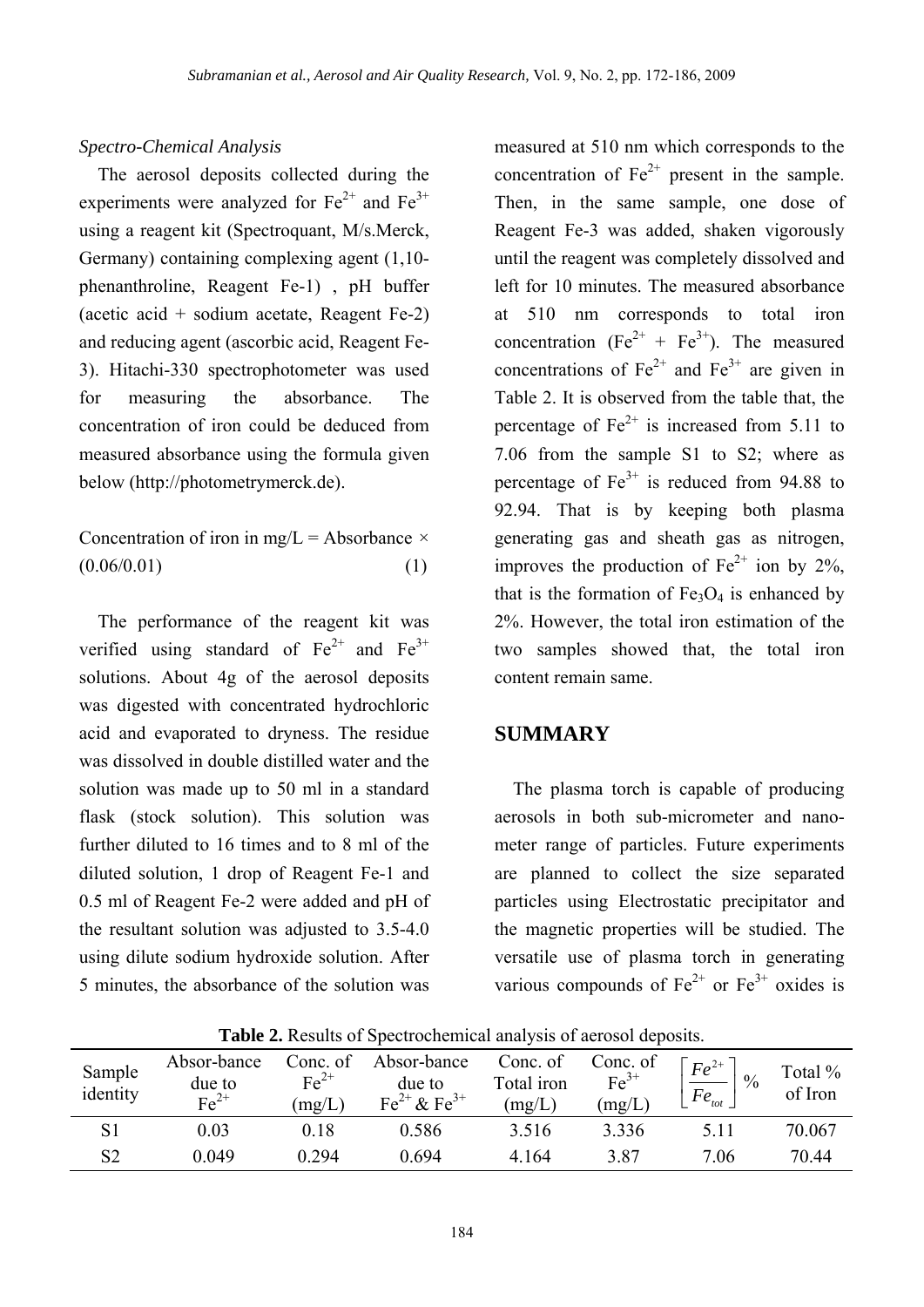also explored by changing sheath gas used in the plasma torch. It is possible to enhance the production of  $Fe^{2+}$  by keeping the both plasma generating gas and sheath gas as nitrogen. Also it is possible to enhance the production of  $Fe^{3+}$  by keeping nitrogen as plasma generating gas and air as sheath gas. Thus reaction atmosphere has a key role in the formation of desired species. Further experiments are planned by keeping the aerosol chamber at the desired atmosphere for the production of  $Fe^{2+}$  or  $Fe^{3+}$  oxides.

## **ACKNOWLEDGEMENT**

Facilitation Center for Industrial Plasma Technology, Institute for Plasma Research, Ahmedabad, India is acknowledged for the fabrication and supply of the plasma torch. Dr. G. Panneerselvam, Fuel Chemistry Division, IGCAR is acknowledged for XRD spectrographs. Shri P. Chandramohan and Dr. M.P. Srinivasan, Water and Steam Chemistry Laboratory, Bhabha Atomic Research Centre (BARC), Kalpakkam are acknowledged for Mossbauer spectroscopy. Dr. D. Ponraju, RSD, IGCAR is acknowledged for spectrochemical analysis. Mr.G.Partiban, RSD, IGCAR is acknowledged for the technical help during the experiments. Dr. R. Indira, Head, RSD, IGCAR is acknowledged for the helpful discussion during the experiment.

## **REFERENCES**

Balasubramanian, C., Khollam, Y.B., Banerjee, I., Bakare, P.P., Date, S.K., Das, A.K. and Bhoraskar, S.V. (2004). DC Thermal Arc-plasma Preparation of Nanometric and Stoichiometric Spherical Magnetite (Fe3O4) Powders. *Mater. Lett.* 53: 3958-3962.

- Banerjee, I., Khollam, Y.B., Balasubramanian, C., Pasricha, R., Bakare, P.P., Patil, K.R., Das, A.K. and Bhoraskar, S.V. (2006). Preparation of γ-Fe2O3 Nanoparticles Using DC Thermal Arc-plasma Route, Their Characterization and Magnetic Properties. *Scr. Mater*. 54: 1235-1240.
- Baskaran, R., Selvakumaran, T.S. and Subramanian, V. (2004). Aerosol Test Facility for Fast Reactor Safety Studies. *Indian J. Pure Appl. Phys.* 42: 873.
- Baskaran, R., Subramanian, V., and Selvakumaran, T.S. (2004). *Generation of Aerosols Using Thermal Plasma Torch for Fast Reactor Safety Studies.* IASTA Bulletin, 16, No. 1&2, p. 374.
- Baskaran, R., Subramanian, V. and Selvakumaran, T.S. (2006*).* Real Time Measurement of Aerosol Size Distribution Using MASTERSIZER. *Indian J. Pure Appl. Phys.* 44: 576.
- Bate, G., in: Wohlfarth E.D. (1980). *Ferromagnetic Material, Recording Materials Vol. 2*, North-Holland, Amsterdam.
- Einer Kruis, F., Heinz Fissan and Aaron Peled. (1998). Synthesis of Nanoparticles in the Gas Phase for Electronic, Pptical and Magnetic Applications: A Review. *J. Aerosol Sci.* 29: 511-535.
- Friedlander, S.K. (1998). *Synthesis of Nanoparticles and their Agglomerates:*